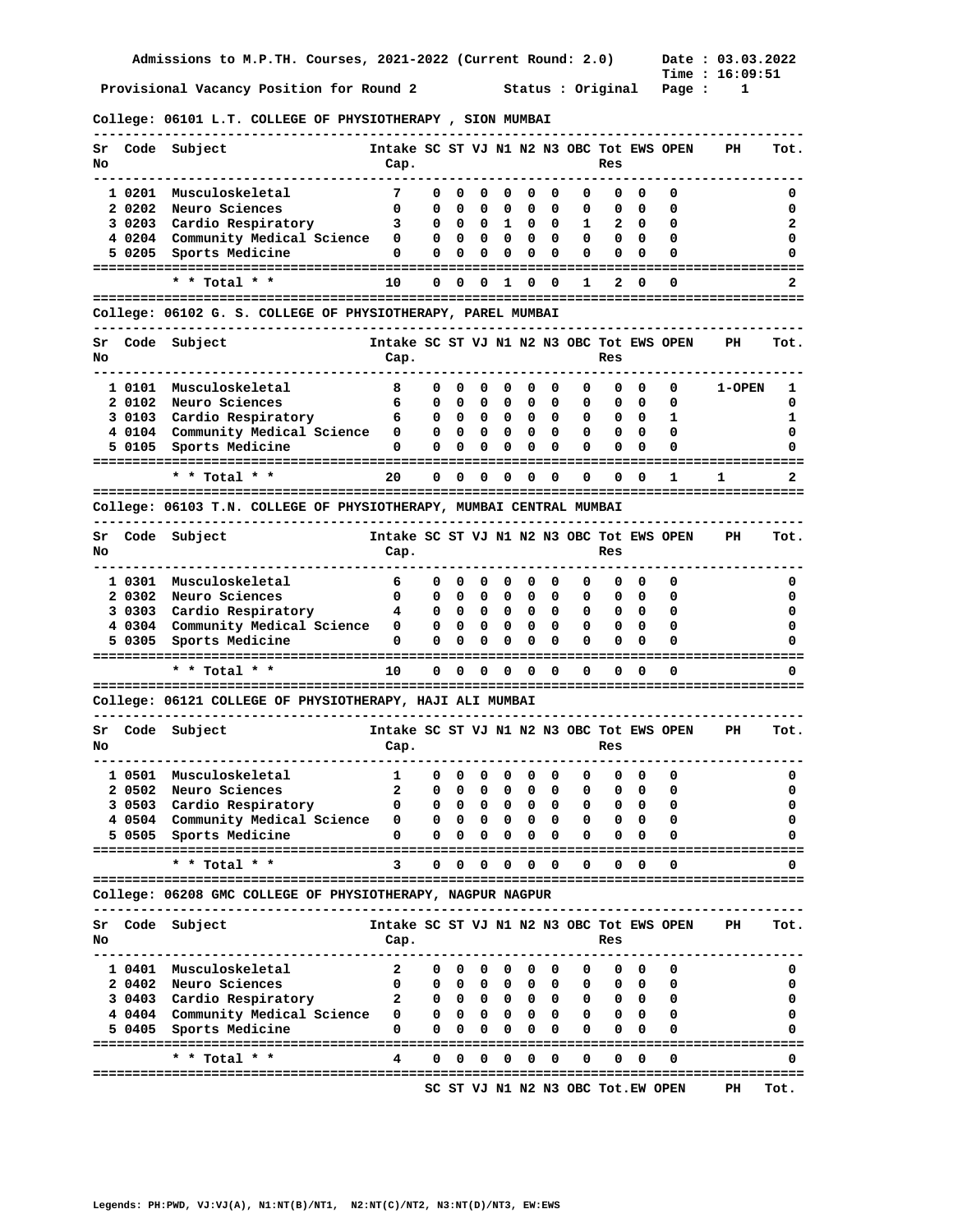|          |        | Admissions to M.P.TH. Courses, 2021-2022 (Current Round: 2.0)               |                                                             |        |                          |                              |                                                                                  |                                                |                                       |                   |                                                                 |                              |          | Date: 03.03.2022<br><b>Time : 16:09:51</b> |              |
|----------|--------|-----------------------------------------------------------------------------|-------------------------------------------------------------|--------|--------------------------|------------------------------|----------------------------------------------------------------------------------|------------------------------------------------|---------------------------------------|-------------------|-----------------------------------------------------------------|------------------------------|----------|--------------------------------------------|--------------|
|          |        | Provisional Vacancy Position for Round 2                                    |                                                             |        |                          |                              |                                                                                  |                                                |                                       | Status : Original |                                                                 |                              | Page :   | 2                                          |              |
|          |        | Admissions to M.P.TH. Courses, 2021-2022 (Current Round: 2.0)               |                                                             |        |                          |                              |                                                                                  |                                                |                                       |                   |                                                                 |                              |          | Date: 03.03.2022                           |              |
|          |        |                                                                             |                                                             |        |                          |                              |                                                                                  |                                                |                                       | Status : Original |                                                                 |                              | Page :   | Time: 16:09:51<br>2                        |              |
|          |        | College: 06105 SANCHETI COLLEGE OF PHYSIOTHERAPY PUNE                       |                                                             |        |                          |                              |                                                                                  |                                                |                                       |                   |                                                                 |                              |          |                                            |              |
| Sr       |        | Code Subject                                                                | --------------<br>Intake SC ST VJ N1 N2 N3 OBC Tot EWS OPEN |        |                          |                              |                                                                                  |                                                |                                       |                   |                                                                 |                              |          | PH                                         | Tot.         |
| No       |        |                                                                             | Cap.                                                        |        |                          |                              |                                                                                  |                                                |                                       |                   | Res                                                             |                              |          |                                            |              |
|          |        | 1 0901 Musculoskeletal                                                      | - 8                                                         | 0      | 0                        | $\mathbf{O}$                 | $\overline{\mathbf{0}}$                                                          | $\mathbf 0$                                    | $\overline{\phantom{0}}$              | 0                 | 0                                                               | $\mathbf{1}$                 | 0        |                                            | 1            |
|          | 2 0902 | Neuro Sciences                                                              | 6<br>6                                                      | 0      | 0                        | $\mathbf{O}$                 | 0<br>$0\quad 0\quad 0\quad 0$                                                    | 0                                              | 0                                     | 0<br>0            | 0                                                               | 0                            | 1<br>0   |                                            | 1            |
|          |        | 3 0903 Cardio Respiratory<br>4 0904 Community Medical Science 6             |                                                             | 0      | 0 1                      |                              | 0                                                                                | $\begin{matrix}0&0\end{matrix}$<br>$\mathbf 0$ | $\overline{\phantom{0}}$              | 0                 | $\overline{\mathbf{0}}$ $\overline{\mathbf{0}}$<br>$\mathbf{1}$ | 0                            | 0        |                                            | 0<br>1       |
|          |        | 5 0905 Sports Medicine                                                      | 3                                                           | 0      | 0                        | 0                            | 0                                                                                | 0                                              | $\mathbf{0}$                          | 0                 | 0                                                               | 0                            | 0        |                                            | 0            |
|          |        | * * Total * *                                                               | 29                                                          |        |                          |                              | 0 0 1 0 0 0                                                                      |                                                |                                       | 0                 | $\mathbf{1}$                                                    | 1.                           | 1        |                                            | 3            |
|          |        |                                                                             |                                                             |        |                          |                              |                                                                                  |                                                |                                       |                   |                                                                 |                              |          |                                            |              |
|          |        | College: 06116 KJ SOMAIYA COLLEGE OF PHYSIOTHERAPY, SION MUMBAI             |                                                             |        |                          |                              |                                                                                  |                                                |                                       |                   | -----------                                                     |                              |          |                                            |              |
| Sr<br>No |        | Code Subject                                                                | Intake SC ST VJ N1 N2 N3 OBC Tot EWS OPEN<br>Cap.           |        |                          |                              |                                                                                  |                                                |                                       |                   | Res                                                             |                              |          | PH                                         | Tot.         |
|          | 1 0601 | Musculoskeletal                                                             | 9                                                           | 0      | <sup>1</sup>             | $\mathbf{0}$                 | $\mathbf{0}$                                                                     | 0                                              | 0                                     | 0                 | 1                                                               | 0                            | 0        |                                            | ı            |
|          | 2 0602 | Neuro Sciences                                                              | 6                                                           |        |                          |                              | 000001                                                                           |                                                |                                       |                   | $1\quad 2\quad 0$                                               |                              | 1        |                                            | 3            |
|          |        | 3 0603 Cardio Respiratory                                                   | 6                                                           | 0      |                          |                              |                                                                                  |                                                |                                       | 0                 | $0\quad 1$                                                      |                              | 3        |                                            | 4            |
|          | 5 0605 | 4 0604 Community Medical Science<br>Sports Medicine                         | $3^{\circ}$<br>0                                            | 0<br>0 | 0<br>0                   | $\overline{\mathbf{0}}$<br>0 | $\mathbf{0}$<br>0                                                                | 0                                              | $0\quad 0$<br>0                       | 0<br>0            | $\overline{\mathbf{0}}$<br>0                                    | 0<br>0                       | 0<br>0   |                                            | 0<br>0       |
|          |        |                                                                             |                                                             |        |                          |                              |                                                                                  |                                                |                                       |                   |                                                                 |                              |          |                                            |              |
|          |        | * * Total * *                                                               | 24                                                          |        | $0\quad1$                | 0                            | $\overline{\mathbf{0}}$                                                          | 0                                              | 1                                     | 1                 | 3                                                               | 1                            | 4        |                                            | 8            |
|          |        | College: 06117 MVP's PHYSIOTHERAPY COLLEGE NASIK                            |                                                             |        |                          |                              |                                                                                  |                                                |                                       |                   |                                                                 |                              |          |                                            |              |
| Sr       |        | ------------------<br>Code Subject                                          | Intake SC ST VJ N1 N2 N3 OBC Tot EWS OPEN                   |        |                          |                              |                                                                                  |                                                |                                       |                   |                                                                 |                              |          | PH                                         | Tot.         |
| No       |        |                                                                             | Cap.                                                        |        |                          |                              |                                                                                  |                                                |                                       |                   | Res                                                             |                              |          |                                            |              |
|          | 1 1301 | Musculoskeletal                                                             | 4                                                           |        | 10                       | 0                            | $^{\circ}$                                                                       | 0                                              | 0                                     | 0                 | 1                                                               | 0                            | 0        |                                            | 1.           |
|          | 2 1302 | Neuro Sciences                                                              | $\mathbf{0}$                                                |        | $0\quad 0\quad 0$        |                              | $^{\circ}$                                                                       |                                                | $0\quad 0$                            | 0                 | 0                                                               | 0                            | 0        |                                            | 0            |
|          |        | 3 1303 Cardio Respiratory<br>4 1304 Community Medical Science 2             | $\mathbf{0}$                                                | 0      | $0\quad 0$<br>$0\quad 0$ | $\overline{\mathbf{0}}$      | $\overline{\mathbf{0}}$<br>$\overline{\mathbf{0}}$                               | $\mathbf 0$                                    | $0\quad 0$<br>$\overline{\mathbf{0}}$ | 0<br>$\mathbf{1}$ | $\overline{\phantom{0}}$<br>$\mathbf{1}$                        | $\overline{\mathbf{0}}$<br>0 | 0<br>1   |                                            | 0<br>2       |
|          |        | 5 1305 Sports Medicine                                                      | $\mathbf 0$                                                 | 0      | 0                        | $\overline{\phantom{0}}$     | 0                                                                                | 0                                              | 0                                     | 0                 | 0                                                               | $\Omega$                     | $\Omega$ |                                            | 0            |
|          |        | * * Total * *                                                               | 6                                                           |        |                          |                              | 10000                                                                            |                                                | - 0                                   | $\mathbf{1}$      | $\overline{a}$                                                  | 0                            | 1        |                                            |              |
|          |        |                                                                             |                                                             |        |                          |                              |                                                                                  |                                                |                                       |                   |                                                                 |                              |          |                                            | 3            |
|          |        | College: 06118 TERNA PHYSIOTHERAPY COLLEGE, NERUL NEW MUMBAI                |                                                             |        |                          |                              |                                                                                  |                                                |                                       |                   |                                                                 |                              |          |                                            |              |
| Sr<br>No |        | Code Subject                                                                | Intake SC ST VJ N1 N2 N3 OBC Tot EWS OPEN<br>Cap.           |        |                          |                              |                                                                                  |                                                |                                       |                   | Res                                                             |                              |          | PH                                         | Tot.         |
|          |        | 1 0701 Musculoskeletal                                                      | 12                                                          |        |                          |                              | $0\quad 0\quad 0\quad 0$                                                         | $\mathbf{0}$                                   | 0                                     |                   | $\mathbf{1}$                                                    | $1\quad 1$                   | 0        |                                            | 2            |
|          | 2 0702 | Neuro Sciences                                                              | $\overline{\mathbf{2}}$                                     |        |                          |                              | $0\quad 0\quad 0\quad 0\quad 0\quad 0$                                           |                                                |                                       | 0                 |                                                                 | $0\quad 0$                   | 0        |                                            | 0            |
|          |        | 3 0703 Cardio Respiratory<br>4 0704 Community Medical Science 0             | $\overline{\mathbf{2}}$                                     |        |                          |                              | $0\quad 0\quad 0\quad 0\quad 0\quad 0$<br>$0\quad 0\quad 0\quad 0\quad 0\quad 0$ |                                                |                                       |                   | $0\quad 0\quad 0$<br>$0\quad 0\quad 0$                          |                              | 0<br>0   |                                            | 0<br>0       |
|          |        | 5 0705 Sports Medicine                                                      | 0                                                           |        |                          |                              | $0\quad 0\quad 0\quad 0\quad 0\quad 0$                                           |                                                |                                       |                   | $0\quad 0\quad 0$                                               |                              | 0        |                                            | <sup>0</sup> |
|          |        | * * Total * *                                                               | 16                                                          |        |                          |                              | $0\quad 0\quad 0\quad 0\quad 0\quad 0$                                           |                                                |                                       |                   | $\mathbf{1}$                                                    | $1\quad 1$                   | 0        |                                            | 2            |
|          |        | College: 06119 MGM College of Physiotherapy NEW MUMBAI                      |                                                             |        |                          |                              |                                                                                  |                                                |                                       |                   |                                                                 |                              |          |                                            |              |
|          |        |                                                                             |                                                             |        |                          |                              |                                                                                  |                                                |                                       |                   |                                                                 |                              |          |                                            |              |
| Sr<br>No |        | Code Subject                                                                | Intake SC ST VJ N1 N2 N3 OBC Tot EWS OPEN<br>Cap.           |        |                          |                              |                                                                                  |                                                |                                       |                   | Res                                                             |                              |          | PH                                         | Tot.         |
|          | 1 2001 | Musculoskeletal                                                             | 6                                                           |        |                          |                              | $0\quad 0\quad 0\quad 0\quad 0\quad 0$                                           |                                                |                                       | 0                 |                                                                 | $0\quad 1$                   | 0        |                                            | 1            |
|          |        | 2 2002 Neuro Sciences                                                       | $\mathbf{0}$                                                |        |                          |                              | $0\quad 0\quad 0\quad 0\quad 0\quad 0$                                           |                                                |                                       | 0                 | $\overline{\phantom{a}}$ 0 0                                    |                              | 0        |                                            | 0            |
|          |        | 3 2003 Cardio Respiratory<br>4 2004 Community Medical Science 3 0 1 0 0 0 0 | $\overline{\mathbf{3}}$                                     |        |                          |                              | 0 0 0 0 0 1                                                                      |                                                |                                       |                   | 0 1 0<br>0 1 0                                                  |                              | 0<br>0   |                                            | 1<br>1       |
|          |        | 5 2005 Sports Medicine                                                      | 0                                                           |        |                          |                              | $0\quad 0\quad 0\quad 0\quad 0\quad 0$                                           |                                                |                                       | 0                 | 0                                                               | $\overline{\mathbf{0}}$      | 0        |                                            | 0            |
|          |        |                                                                             |                                                             |        |                          |                              |                                                                                  |                                                |                                       |                   |                                                                 |                              |          |                                            |              |
|          |        | * * Total * *                                                               | 12                                                          |        |                          |                              | 0 1 0 0 0 1                                                                      |                                                |                                       |                   | $\mathbf{0}$                                                    | $2 \quad 1$                  | 0        |                                            | 3            |
|          |        | College: 06120 M. A. RANGOONWALA COLLEGE OF PT (MINORITY) PUNE              |                                                             |        |                          |                              |                                                                                  |                                                |                                       |                   |                                                                 |                              |          |                                            |              |
| Sr<br>No |        | Code Subject                                                                | Intake SC ST VJ N1 N2 N3 OBC Tot EWS OPEN PH<br>Cap.        |        |                          |                              |                                                                                  |                                                |                                       |                   | Res                                                             |                              |          |                                            | Tot.         |
|          |        |                                                                             |                                                             |        |                          |                              |                                                                                  |                                                |                                       |                   |                                                                 |                              |          |                                            |              |

**Legends: PH:PWD, VJ:VJ(A), N1:NT(B)/NT1, N2:NT(C)/NT2, N3:NT(D)/NT3, EW:EWS**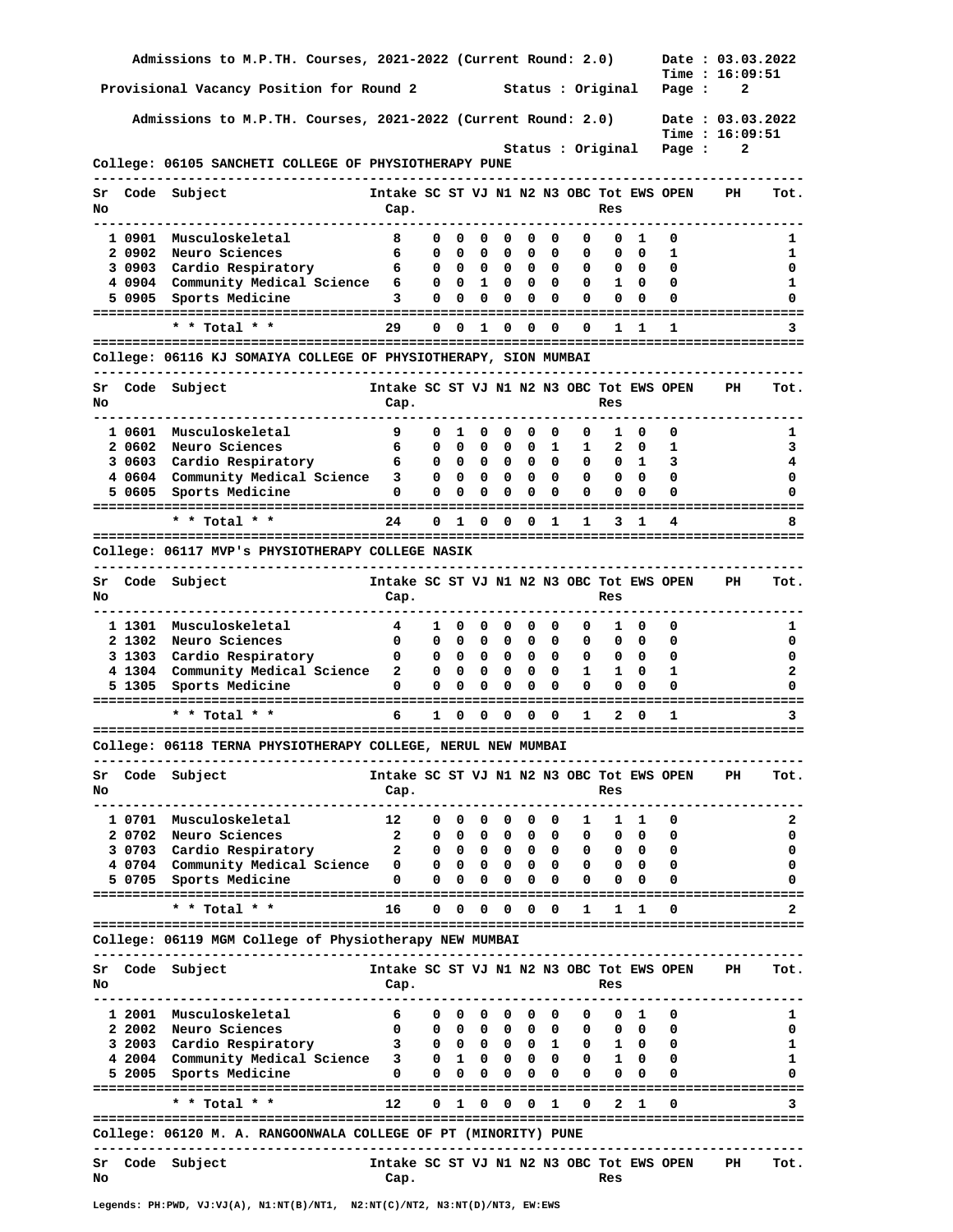|        | Admissions to M.P.TH. Courses, 2021-2022 (Current Round: 2.0)<br>Provisional Vacancy Position for Round 2 |              |             |  |                                     |                         | Status : Original                                                        | Time: 16:09:51<br>Page : | 3  | Date: 03.03.2022 |
|--------|-----------------------------------------------------------------------------------------------------------|--------------|-------------|--|-------------------------------------|-------------------------|--------------------------------------------------------------------------|--------------------------|----|------------------|
|        | 1 1901 Musculoskeletal                                                                                    | $\mathbf{2}$ | 0 0         |  | $0\quad 0\quad 0\quad 0$            |                         | $\begin{array}{ccc} & & & \circ & \circ \end{array}$                     | 0                        |    | $\Omega$         |
|        | 2 1902 Neuro Sciences                                                                                     | $\Omega$     |             |  |                                     |                         | 0 0 0 0 0 0 0 0 0                                                        | 0                        |    | $\Omega$         |
|        | 3 1903 Cardio Respiratory                                                                                 | $\mathbf{0}$ | $0 \quad 0$ |  |                                     |                         | $\begin{array}{ccccccccccccccccc} 0 & 0 & 0 & 0 & 0 & 0 & 0 \end{array}$ | 0                        |    |                  |
|        | 4 1904 Community Medical Science                                                                          | $\mathbf{0}$ | $0 \quad 0$ |  |                                     | $\overline{0}$          | $0 \quad 0$                                                              | $\Omega$                 |    | $\Omega$         |
| 5 1905 | Sports Medicine                                                                                           | 0            |             |  | $0 \quad 0 \quad 0 \quad 0 \quad 0$ | $\overline{\mathbf{0}}$ | 0 O                                                                      | $\Omega$                 |    | $\Omega$         |
|        | * * Total * *                                                                                             | $\mathbf{2}$ | 0 O         |  | 0000                                | 0                       | $\Omega$                                                                 | - 0                      |    | $\Omega$         |
|        |                                                                                                           |              |             |  |                                     |                         | SC ST VJ N1 N2 N3 OBC Tot.EW OPEN                                        |                          | PH | Tot.             |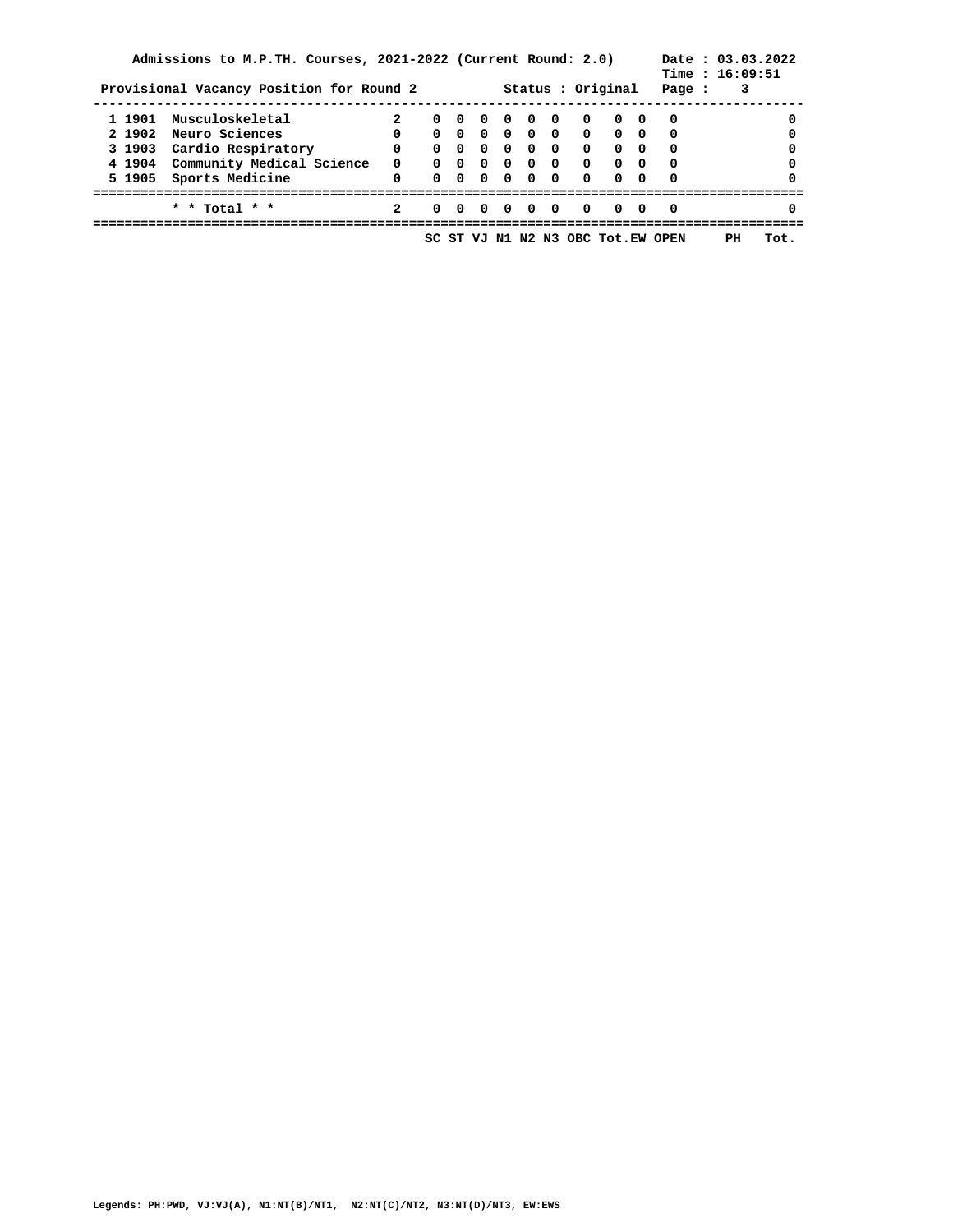|          |                  | Admissions to M.P.TH. Courses, 2021-2022 (Current Round: 2.0)                            |                                                   |                   |                              |                                                     |                               |                                                                                  |                          |                                                                                                                            |                                    |                 |                              | Date: 03.03.2022    |              |
|----------|------------------|------------------------------------------------------------------------------------------|---------------------------------------------------|-------------------|------------------------------|-----------------------------------------------------|-------------------------------|----------------------------------------------------------------------------------|--------------------------|----------------------------------------------------------------------------------------------------------------------------|------------------------------------|-----------------|------------------------------|---------------------|--------------|
|          |                  | Provisional Vacancy Position for Round 2                                                 |                                                   |                   |                              |                                                     |                               |                                                                                  |                          | Status : Original                                                                                                          |                                    |                 | Page :                       | Time: 16:09:51<br>4 |              |
|          |                  | Admissions to M.P.TH. Courses, 2021-2022 (Current Round: 2.0)                            |                                                   |                   |                              |                                                     |                               |                                                                                  |                          |                                                                                                                            |                                    |                 |                              | Date: 03.03.2022    |              |
|          |                  |                                                                                          |                                                   |                   |                              |                                                     |                               |                                                                                  |                          |                                                                                                                            |                                    |                 |                              | Time: 16:09:51      |              |
|          |                  | College: 06122 MODERN COLLEGE OF PHYSIOTHERAPY PUNE                                      |                                                   |                   |                              |                                                     |                               |                                                                                  |                          | Status : Original                                                                                                          |                                    |                 | Page :                       | 3                   |              |
| Sr<br>No | Code             | Subject<br>----------------------------------                                            | Intake SC ST VJ N1 N2 N3 OBC Tot EWS OPEN<br>Cap. |                   |                              |                                                     |                               |                                                                                  |                          |                                                                                                                            | Res                                |                 |                              | PH                  | Tot.         |
|          | 1 1101           | Musculoskeletal                                                                          | 6                                                 | 0                 | 0                            | 0                                                   | 0                             | 0                                                                                | 0                        | 0                                                                                                                          | 0                                  | 0               | 0                            |                     | 0            |
|          | 2 1102           | Neuro Sciences                                                                           | $\overline{\mathbf{3}}$                           | 0                 | 0                            | 0                                                   | 0                             | 0                                                                                | 0                        | $\mathbf{1}$                                                                                                               | 1                                  | 0               | 0                            |                     | 1            |
|          |                  | 3 1103 Cardio Respiratory                                                                | $\overline{\mathbf{a}}$                           | 0                 | 0                            | $\overline{\phantom{0}}$                            | 0                             | $\mathbf{0}$                                                                     | 0                        | 0                                                                                                                          | $\overline{\phantom{a}}$           | 0               | 0                            |                     | 0            |
|          | 5 1105           | 4 1104 Community Medical Science 2<br>Sports Medicine                                    | 0                                                 | 0<br>$\mathbf{0}$ | $\overline{\mathbf{0}}$<br>0 | $\overline{\mathbf{0}}$<br>$\overline{\phantom{0}}$ | $\mathbf{0}$<br>0             | 0                                                                                | $0\quad 0$<br>$\Omega$   | 0<br>0                                                                                                                     | 0<br>0                             | - 0<br>0        | 0<br>0                       |                     | 0<br>0       |
|          |                  |                                                                                          |                                                   |                   |                              |                                                     |                               |                                                                                  |                          |                                                                                                                            |                                    |                 |                              |                     |              |
|          |                  | $*$ * Total * *                                                                          | 13                                                | $\mathbf{0}$      | 0                            | 0                                                   | 0                             | 0                                                                                | $\Omega$                 | 1                                                                                                                          | 1                                  | 0               | 0                            |                     | 1            |
|          |                  | College: 06123 MIMER'S MEDICAL COLLEGEOF PHYSIOTHERAPY PUNE<br>-------------------       |                                                   |                   |                              |                                                     |                               |                                                                                  |                          |                                                                                                                            |                                    |                 | ----------------------       |                     |              |
| Sr<br>No | Code             | Subject                                                                                  | Intake SC ST VJ N1 N2 N3 OBC Tot EWS OPEN<br>Cap. |                   |                              |                                                     |                               |                                                                                  |                          |                                                                                                                            | Res                                |                 |                              | PH                  | Tot.         |
|          |                  | 1 1601 Musculoskeletal                                                                   | - 6                                               |                   | 0                            |                                                     |                               |                                                                                  |                          |                                                                                                                            |                                    |                 |                              |                     |              |
|          |                  | 2 1602 Neuro Sciences                                                                    | 6                                                 | 0<br>0            | 0                            | 0<br>$\overline{\phantom{a}}$                       | 0<br>0                        | $\mathbf 0$<br>$\mathbf 0$                                                       | $\mathbf{o}$<br>0        | 0<br>0                                                                                                                     | 0<br>0                             | $^{\circ}$<br>0 | 1<br>0                       |                     | ı<br>0       |
|          |                  | 3 1603 Cardio Respiratory                                                                | $\overline{\mathbf{3}}$                           | 0                 |                              | $\begin{array}{ccc} & & o \end{array}$              | $\mathbf{0}$                  |                                                                                  | $0\quad 0$               | 0                                                                                                                          | $\overline{\phantom{a}}$           | $\mathbf{0}$    | 1                            |                     | 1            |
|          |                  | 4 1604 Community Medical Science 2                                                       |                                                   | 0                 | 0                            | $\overline{\mathbf{0}}$                             | 0                             | $\mathbf{O}$                                                                     | $\overline{\phantom{0}}$ | 0                                                                                                                          | $\overline{\phantom{a}}$           | $\mathbf{0}$    | 0                            |                     | 0            |
|          | 5 1605           | Sports Medicine                                                                          | 0                                                 | 0                 | 0                            | $\overline{\mathbf{0}}$                             | 0                             | $\overline{\mathbf{0}}$                                                          | 0                        | 0                                                                                                                          | 0                                  | $\Omega$        | 0                            |                     | 0            |
|          |                  | * * Total * *                                                                            | 17                                                |                   | $0\quad 0$                   |                                                     |                               | $0\quad 0\quad 0\quad 0$                                                         |                          | 0                                                                                                                          |                                    | $0\quad 0$      | 2                            |                     | $\mathbf{2}$ |
|          |                  | College: 06124 SMT.KASHIBAI NAVALE COLLEGE OF PT PUNE                                    |                                                   |                   |                              |                                                     |                               |                                                                                  |                          |                                                                                                                            |                                    |                 |                              |                     |              |
| Sr       |                  | ---------------------------<br>Code Subject                                              | Intake SC ST VJ N1 N2 N3 OBC Tot EWS OPEN         |                   |                              |                                                     |                               |                                                                                  |                          |                                                                                                                            |                                    |                 |                              | PH                  | Tot.         |
| No       |                  |                                                                                          | Cap.                                              |                   |                              |                                                     |                               |                                                                                  |                          |                                                                                                                            | Res                                |                 |                              |                     |              |
|          |                  |                                                                                          |                                                   | 0                 | 0                            | 0                                                   |                               | 0                                                                                |                          |                                                                                                                            |                                    |                 |                              |                     |              |
|          | 1 1001<br>2 1002 | Musculoskeletal<br>Neuro Sciences                                                        | $\overline{\mathbf{2}}$<br>$\overline{4}$         | 0                 | 0                            | $\overline{\mathbf{0}}$                             | 0<br>0                        | $\overline{\mathbf{0}}$                                                          | 0<br>0                   | 1<br>0                                                                                                                     | 1<br>0                             | 0<br>0          | 0<br>0                       |                     | 1<br>0       |
|          |                  | 3 1003 Cardio Respiratory                                                                | $\mathbf{2}$                                      | 0                 | $^{\circ}$                   | $\overline{\mathbf{0}}$                             | $\mathbf{O}$                  |                                                                                  | $0\quad 0$               | 0                                                                                                                          | $\mathbf{0}$                       | 1               | 0                            |                     | 1            |
|          |                  | 4 1004 Community Medical Science 2                                                       |                                                   | 0                 | 0                            | $\overline{\phantom{0}}$                            | 0                             | $\mathbf{1}$                                                                     | 0                        | 0                                                                                                                          | $\mathbf{1}$                       | 0               | 0                            |                     | 1            |
|          | 5 1005           | Sports Medicine                                                                          | 0                                                 | 0                 | 0                            | 0                                                   | 0                             | 0                                                                                | 0                        | 0                                                                                                                          | 0                                  | 0               | 0                            |                     | 0            |
|          |                  | * * Total * *                                                                            | 10                                                |                   |                              |                                                     | $0\quad 0\quad 0\quad 0\quad$ | $\mathbf{1}$                                                                     | $\mathbf{0}$             | 1                                                                                                                          | 2                                  | 1               | 0                            |                     | 3            |
|          |                  | College: 06126 DR. V.V.P.F.'s COLLEGE OF PT AHMEDNAGAR                                   |                                                   |                   |                              |                                                     |                               |                                                                                  |                          |                                                                                                                            |                                    |                 |                              |                     |              |
| Sr       |                  | Code Subject                                                                             | Intake SC ST VJ N1 N2 N3 OBC Tot EWS OPEN         |                   |                              |                                                     |                               |                                                                                  |                          |                                                                                                                            |                                    |                 | ---------------------------- | PH                  | Tot.         |
| No       |                  |                                                                                          | Cap.                                              |                   |                              |                                                     |                               |                                                                                  |                          |                                                                                                                            | Res                                |                 |                              |                     |              |
|          |                  | 1 1501 Musculoskeletal                                                                   | 3                                                 |                   |                              |                                                     |                               | $0\quad 0\quad 0\quad 0\quad 0\quad 0$                                           |                          |                                                                                                                            | 1 1 0                              |                 | 0                            |                     | 1            |
|          | 2 1502           | Neuro Sciences                                                                           | $\overline{\mathbf{3}}$                           |                   |                              |                                                     |                               | 000010                                                                           |                          |                                                                                                                            | $0\quad 1\quad 0$                  |                 | 0                            |                     | 1            |
|          |                  | 3 1503 Cardio Respiratory                                                                | 3 0 0 0 0 0 0 0 0 1                               |                   |                              |                                                     |                               |                                                                                  |                          |                                                                                                                            |                                    |                 |                              |                     | 1            |
|          |                  | 4 1504 Community Medical Science 3<br>5 1505 Sports Medicine                             | 0                                                 |                   |                              |                                                     |                               | $0\quad 0\quad 0\quad 0\quad 0\quad 0$<br>$0\quad 0\quad 0\quad 0\quad 0\quad 0$ |                          |                                                                                                                            | $0 \t 0 \t 1$<br>$0\quad 0\quad 0$ |                 | 1<br>0                       |                     | 2            |
|          |                  | * * Total * *                                                                            | $12 \overline{ }$                                 |                   |                              |                                                     |                               | 0 0 0 0 1 0                                                                      |                          |                                                                                                                            | 1 2 1                              |                 |                              |                     | 5.           |
|          |                  | College: 06127 DR. ULHAS PATIL COLLEGE OF PT JALGAON                                     |                                                   |                   |                              |                                                     |                               |                                                                                  |                          |                                                                                                                            |                                    |                 |                              |                     |              |
|          |                  |                                                                                          |                                                   |                   |                              |                                                     |                               |                                                                                  |                          |                                                                                                                            |                                    |                 |                              |                     |              |
| Sr<br>No | Code             | Subject                                                                                  | Intake SC ST VJ N1 N2 N3 OBC Tot EWS OPEN<br>Cap. |                   |                              |                                                     |                               |                                                                                  |                          |                                                                                                                            | Res                                |                 |                              | PH                  | Tot.         |
|          |                  | 1 1701 Musculoskeletal                                                                   | $\overline{\mathbf{2}}$                           |                   |                              | $0\quad 0\quad 0$                                   | 0                             | $\mathbf 0$                                                                      | $\overline{\mathbf{0}}$  |                                                                                                                            | $0\quad 0\quad 0$                  |                 | 0                            |                     | 0            |
|          |                  | 2 1702 Neuro Sciences                                                                    | $\overline{\mathbf{2}}$                           |                   |                              |                                                     |                               | $0\quad 0\quad 0\quad 0\quad 0\quad 0\quad 0$                                    |                          |                                                                                                                            | 1 1 0                              |                 | 1                            |                     | 2            |
|          |                  | 3 1703 Cardio Respiratory                                                                | $\overline{\mathbf{0}}$                           |                   |                              |                                                     |                               |                                                                                  |                          | $0\quad 0\quad 0\quad 0\quad 0\quad 0\quad 0\quad 0\quad 0$                                                                |                                    |                 | $\mathbf 0$                  |                     | 0            |
|          |                  | 4 1704 Community Medical Science 0<br>5 1705 Sports Medicine                             | 0                                                 |                   |                              |                                                     |                               |                                                                                  |                          | $0\quad 0\quad 0\quad 0\quad 0\quad 0\quad 0\quad 0\quad 0$<br>$0\quad 0\quad 0\quad 0\quad 0\quad 0\quad 0\quad 0\quad 0$ |                                    |                 | $\mathbf{o}$<br>0            |                     | 0<br>0       |
|          |                  |                                                                                          |                                                   |                   |                              |                                                     |                               |                                                                                  |                          |                                                                                                                            |                                    |                 |                              |                     |              |
|          |                  | * * Total * *                                                                            | $\overline{4}$                                    |                   |                              |                                                     |                               | $0\quad 0\quad 0\quad 0\quad 0\quad 0$                                           |                          | $\mathbf{1}$                                                                                                               |                                    | 1 0             | 1                            |                     | 2            |
|          |                  | College: 06128 BRIJLAL JINDAL COLLEGE OF PHYSIOTHERAPY PUNE<br>------------------------- |                                                   |                   |                              |                                                     |                               |                                                                                  |                          |                                                                                                                            |                                    |                 |                              |                     |              |
| Sr<br>No |                  | Code Subject                                                                             | Intake SC ST VJ N1 N2 N3 OBC Tot EWS OPEN<br>Cap. |                   |                              |                                                     |                               |                                                                                  |                          |                                                                                                                            | Res                                |                 |                              | PH                  | Tot.         |
|          |                  |                                                                                          |                                                   |                   |                              |                                                     |                               |                                                                                  |                          |                                                                                                                            |                                    |                 |                              |                     |              |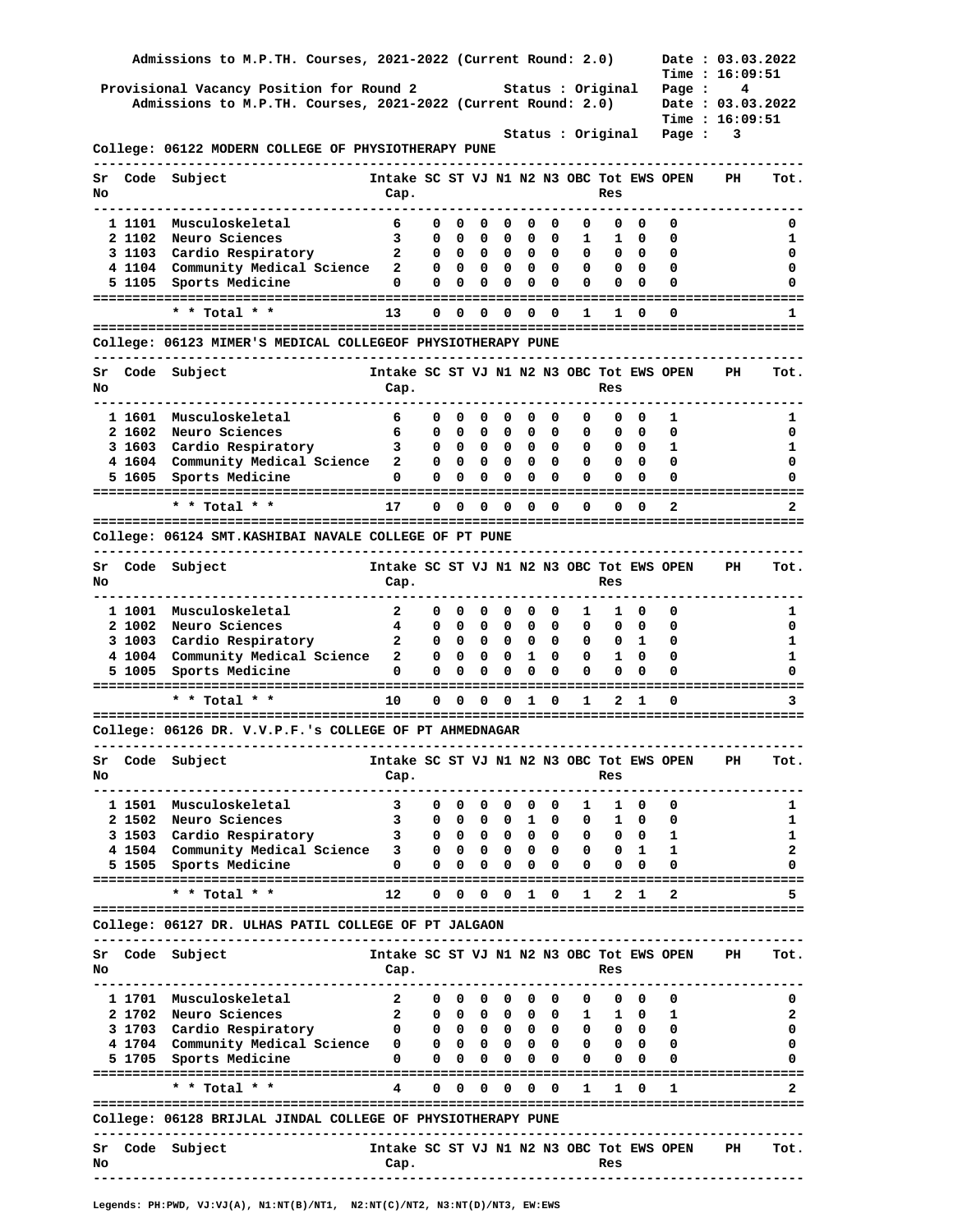|        | Admissions to M.P.TH. Courses, 2021-2022 (Current Round: 2.0) |                         |                |            |            |                                               |                     |                                   | Time: 16:09:51 | Date: 03.03.2022 |
|--------|---------------------------------------------------------------|-------------------------|----------------|------------|------------|-----------------------------------------------|---------------------|-----------------------------------|----------------|------------------|
|        | Provisional Vacancy Position for Round 2                      |                         |                |            |            | Status : Original                             | Page :              | 5                                 |                |                  |
|        | 1 0801 Musculoskeletal                                        | $\mathbf{2}$            | $0\quad 0$     | $0\quad 0$ | $0\quad 0$ | $\overline{\mathbf{0}}$                       | $0\quad 0$          | $\Omega$                          |                | 0                |
|        | 2 0802 Neuro Sciences                                         | $6^{\circ}$             | 0 <sub>0</sub> |            |            |                                               | 0 0 0 0 1 1 0       | $\Omega$                          |                |                  |
|        | 3 0803 Cardio Respiratory                                     | 6 —                     | $0 \quad 0$    | $0\quad 0$ | $0\quad 0$ | $\overline{\mathbf{0}}$                       | $0\quad1$           | $\blacksquare$                    |                |                  |
|        | 4 0804 Community Medical Science                              | $\overline{\mathbf{3}}$ | $0 \quad 0$    |            |            |                                               | 0000110             | $\mathbf{0}$                      |                |                  |
| 5 0805 | Sports Medicine                                               | $\mathbf{0}$            |                |            |            | $0\quad 0\quad 0\quad 0\quad 0\quad 0\quad 0$ | 0 0                 | $\Omega$                          |                | $\Omega$         |
|        | * * Total * *                                                 | 17                      |                |            |            |                                               | 0 0 0 0 0 0 2 2 1 1 |                                   |                | 4                |
|        |                                                               |                         |                |            |            |                                               |                     | SC ST VJ N1 N2 N3 OBC Tot.EW OPEN | PН             | Tot.             |